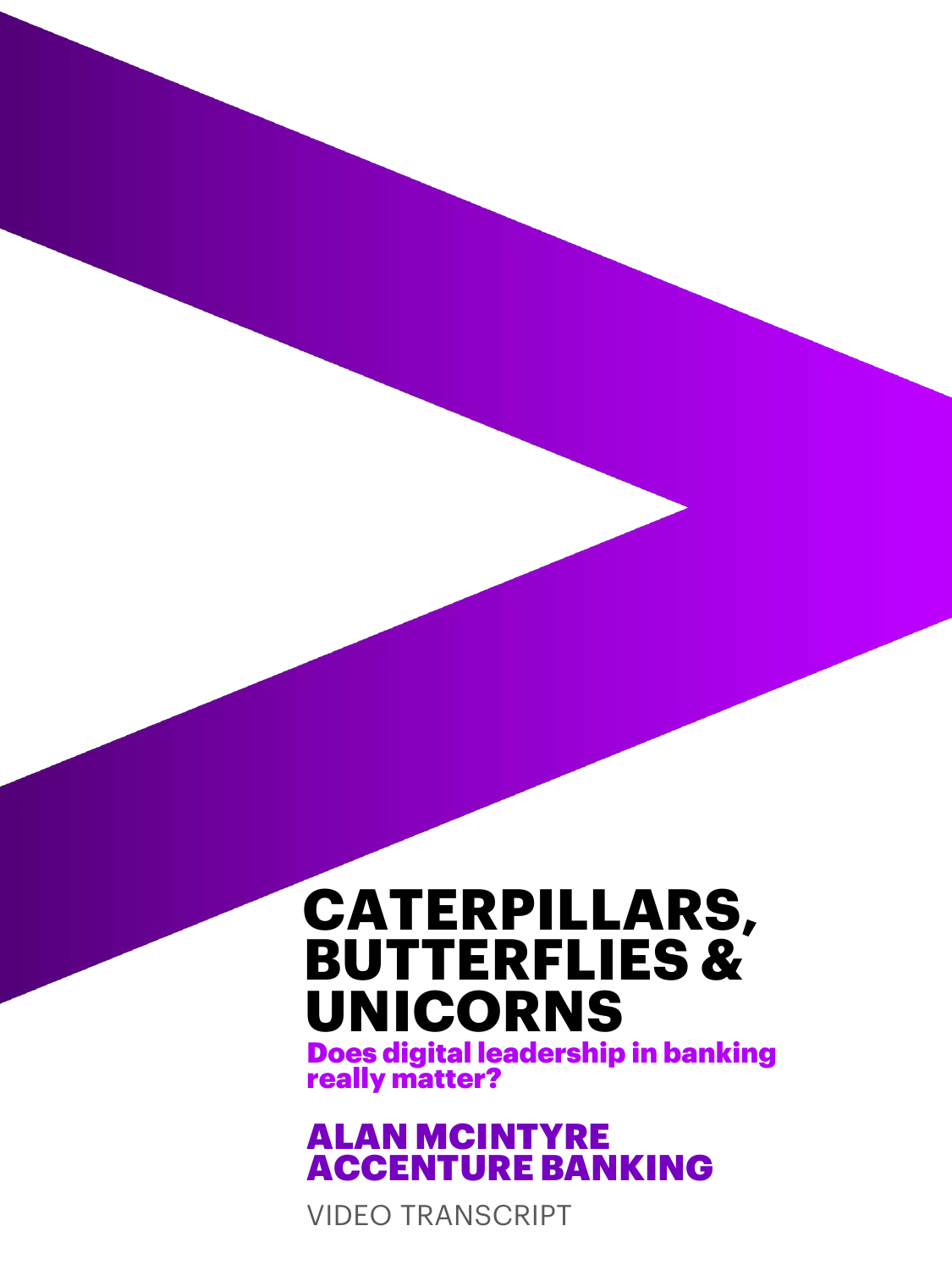**Alan McIntyre:** Hi, I'm Alan McIntyre, Accenture's Global Banking practice lead.

If you've been keeping up with recent changes in the global banking industry, you may have noticed that three types of creatures have emerged in the banking menagerie.

There are pedestrian caterpillars who are legacy banks, with extensive branch networks, decades-old systems, an unfocused business model of being most things to most people, and who are struggling with the transition to becoming a digital-first bank.

But there are also legacy banks that have morphed through an often-multi-year chrysalis stage to emerge as digital-first butterflies, combining efficiency gains with upgraded customer experiences and smart ecosystem curation.

Finally, there's the digital-native challenger unicorns, with viral customer acquisition, multi-billion-dollar valuations and the confidence that they are going to truly disrupt the traditional industry.

The promise of digital transformation is that with the right mix of strategic focus, talent, creativity and investment funding, that caterpillars can turn into butterflies and that those butterflies can then go on and compete with the unicorns.

So, we asked ourselves a question: Does digital leadership truly matter? Is being a digital leader enough to drive high performance in the banking industry or does the impact of digital get swamped by interest rates, regulatory concerns and market-specific factors?

In this video I'm delighted to share with you the results of that research.

First, there is now little argument that we are entering a period of disruption in the banking industry. Every year, Accenture Research does a multi-industry study where we measure two dimensions: How vulnerable is an industry to disruption and how much disruption is actually visible?

For a long time, it feels like we have been a "Cassandra", because banking has been in the bottom right hand quadrant, vulnerable to disruption but still not seeing the change actually happen. But this year banking moved to the top righthand quadrant where the volatility and disruption is now more visible.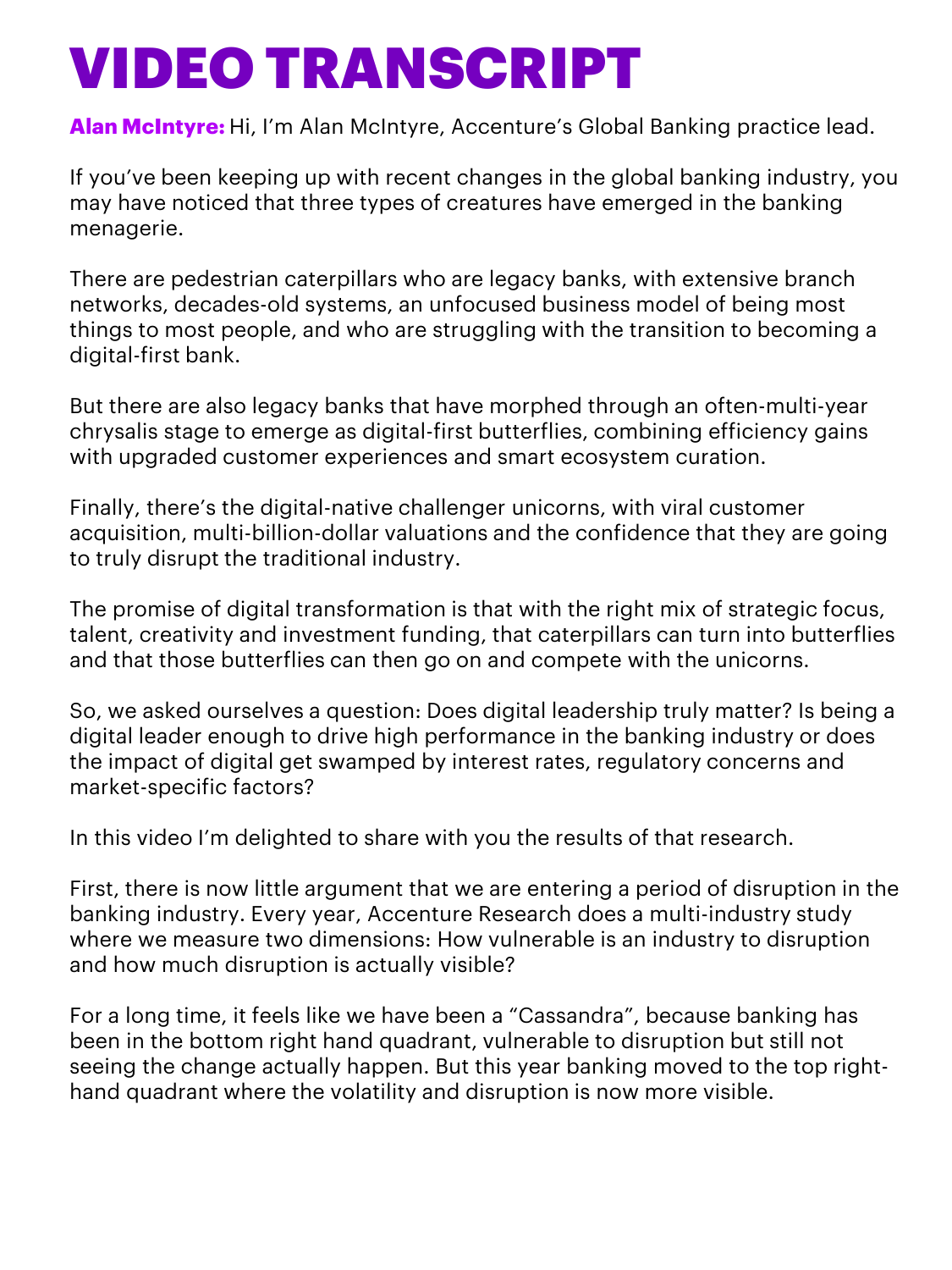**AM:** That is hardly surprising when you look at the market structure analysis we published in late 2018. In Europe as a whole, one-third of revenue growth is now going to financial services companies that didn't exist in 2005, with the UK being the most disrupted—with 15 percent of its current total revenue and over 60 percent of its revenue growth leaking to new entrants. When you look at customer numbers, the disruption is even more dramatic. We think challenger banks active in the UK have 13 million accounts and with their current growth rates, they could double that number in the next year. So, the long-anticipated structural change in the industry does appear to be happening—at least in some markets.

Bank investors appear to share our view that banking is being disrupted. After the tribulations of the global financial crisis, the banking sector has clawed its way back to a return on equity that puts it in the middle of the pack when compared to other industries—and remember, there is now a lot more equity than pre-crisis. Yet, when you look at market valuation metrics like price-to-book or price-toearnings, you see banking languishing near the bottom of the sectoral league tables.

The message investors are clearly sending is that, yes, current returns are back close to the cost of capital, but there isn't confidence that there is future value in the traditional bank business model. Instead, it is the publicly traded fintechs, targeting short-term growth rather than profits, that have valuations that are based on future growth potential. So, if you just look at the stock market, you might conclude that incumbent retail and commercial banks are a bunch of caterpillars that are unlikely to emerge from their cocoons and suddenly acquire the ability to fly.

But the story is not homogenous. For any individual market, the performance of the banking sector and the rate of change is determined by a combination of macroeconomics, regulatory factors and market maturity. For every UK example where new banks are acquiring millions of customers, there's equally compelling counter examples. In Canada, for example, the combination of smart regulation, sustained customer loyalty and continuous innovation by incumbents has blunted the pick of many venture capitalists, resulting in a stable industry structure with loyal customers that consistently delivers attractive shareholder returns.

Those market differences have resulted in very different market-level profitability dynamics post-crisis—as you can see in this chart—that shows profit before tax for the major banks in each market indexed back to the good old days of 2006. One major takeaway is clearly that banks in Europe and the UK are still not back to the absolute levels of profit that we saw pre-crisis.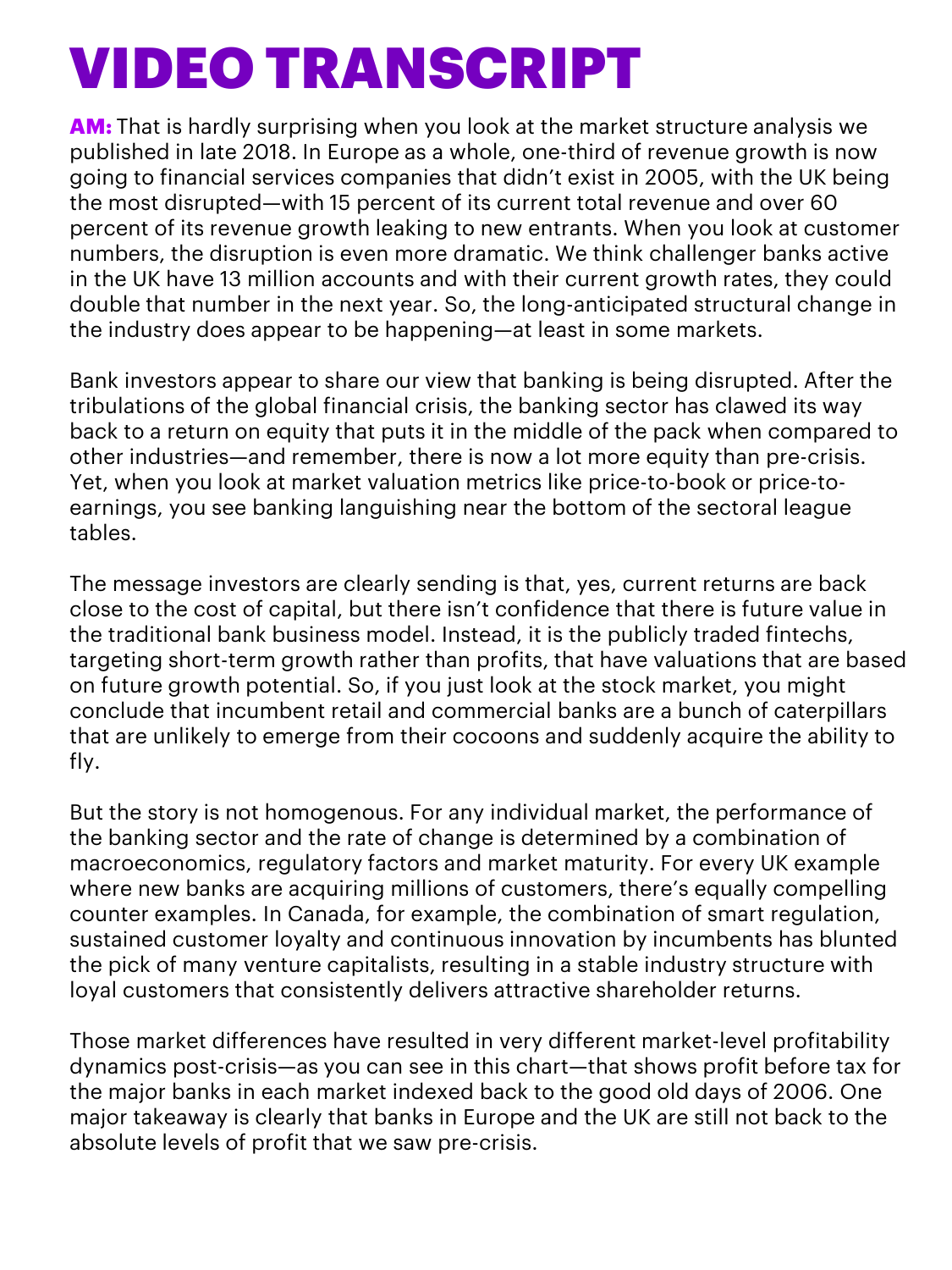**AM:** So, digital maturity is clearly not the only thing that matters when it comes to bank performance. But the question we posed in our research was does digital maturity have enough explanatory power to separate out the high performers from the rest of the industry despite the impact of these other factors?

Before trying to figure out whether digital maturity does drive superior performance, we first needed to segment our sample of banks based on their degree of commitment to digital and the magnitude of their change effort. To do so, we took the largest 161 retail and commercial banks from 21 countries and went through a three-stage process to assess their digital maturity.

First, we looked for external validation from other industry analysts and observers regarding those institutions that are "all in" on digital banking. So, we looked at who was winning awards and generally being recognized by third parties as digital leaders.

Second, we looked at what those banks were saying about themselves by analyzing earnings call transcripts, news releases and stated investment budgets, to assess the extent of their digital transformation efforts. We were looking for banks that were both talking the talk and putting their money where their narrative was, either through internal investments or by making acquisitions or forming partnerships in the digital space.

Finally, we applied our own subjective judgement. Our client work around the world allows us to draw our own conclusions about which banks are truly committed to becoming butterflies versus those that are just putting digital lipstick on their caterpillar.

Within the 161 banks we analyzed, we ended up creating three segments:

Nineteen we categorized as "Digital Focused". This is a small group of banks that appears to be fully committed to digital transformation and has been investing to make it happen. Although none of them are fully there yet, the shape of these butterflies is becoming pretty clear.

Sixty-one we categorized as being "Digitally Active". Members of this group are in the transformation phase and have many initiatives that they can point to that show they want to be butterflies. Yet, they lack an overall sense of coherence to their efforts and haven't been telling quite as compelling a story or demonstrating the same change metabolism as the Digital Focused group.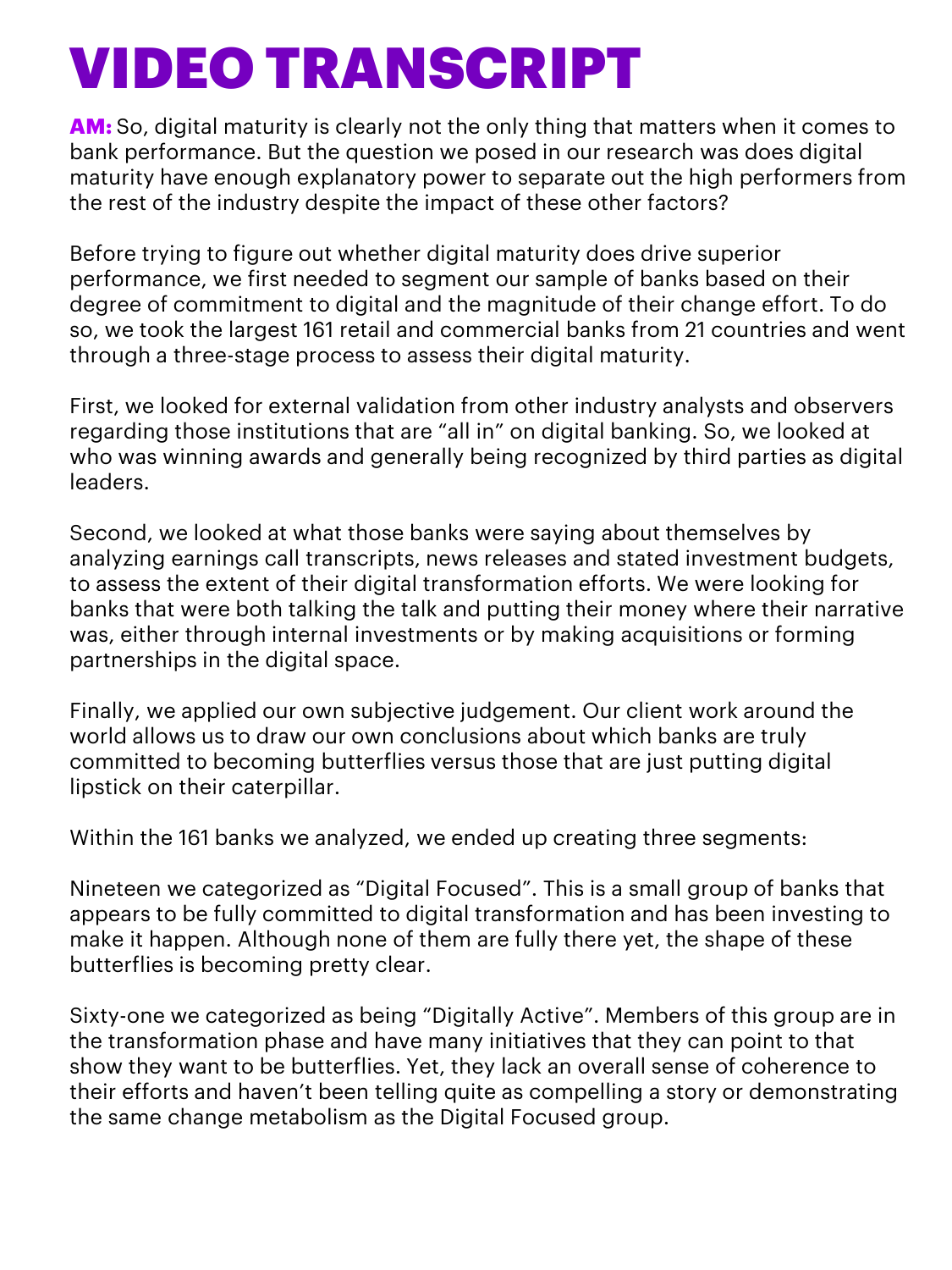**AM:** Finally, we characterized over half our sample—81 banks—as "The Rest". This is the group that hasn't made much visible progress on digital transformation and may still be toying with the idea of whether to build a cocoon and launch a true enterprise-wide transformation program.

While we tried to be objective about the current digital maturity of this group, we didn't try to read into the lack of progress—whether it's intentional, based on the premise that being an upgraded caterpillar is a robust competitive strategy, or whether members of this group have butterfly aspirations, but just haven't been able to initiate and sustain an effective change program.

Having created this segmentation, the next step was to decompose the banks' financial performance to test whether our evaluation of digital maturity has explanatory power.

We started with market valuation and showed that it does seem to be correlated and increasingly so—with digital maturity. Overall, Digital Focused banks are the only group with a price-to-book ratio above 1x and the gap to the rest of the industry is widening. While that indicates some confidence in future profit growth, these digital leaders still trail many Big Tech and fintech players that trade at significantly higher multiples.

One potential criticism of this analysis is that we're reading too much into digital maturity and what we're really observing is just a set of high-performing banks that address whatever challenge is in front of them—and at that moment that is digital transformation. While that may be true to an extent, the way in which the Digital Active group has overtaken The Rest in a reversal of the 2011 ranking indicates that there is explanatory power, we think, in the digital-maturity variable.

That being said, we also do need to be mindful that, while digital maturity seems to have explanatory power with respect to the market valuations, it certainly isn't deterministic. Average price-to-book values show distinct differences across the three digital groups; however, the distributions do have a high overlap. This indicates that digital maturity is just one among many important performance variables and that all other things being equal, from an investor's perspective, being a bank in a favorable market, like Canada or Australia, may still be a far bigger driver of returns than being a digital leader in a challenging market like Germany.

Having established that digital maturity is associated with differences in market valuation, the next step was to look at whether those valuation differences are justified by better operating economics or are the valuations just floating on a cloud of digital hype?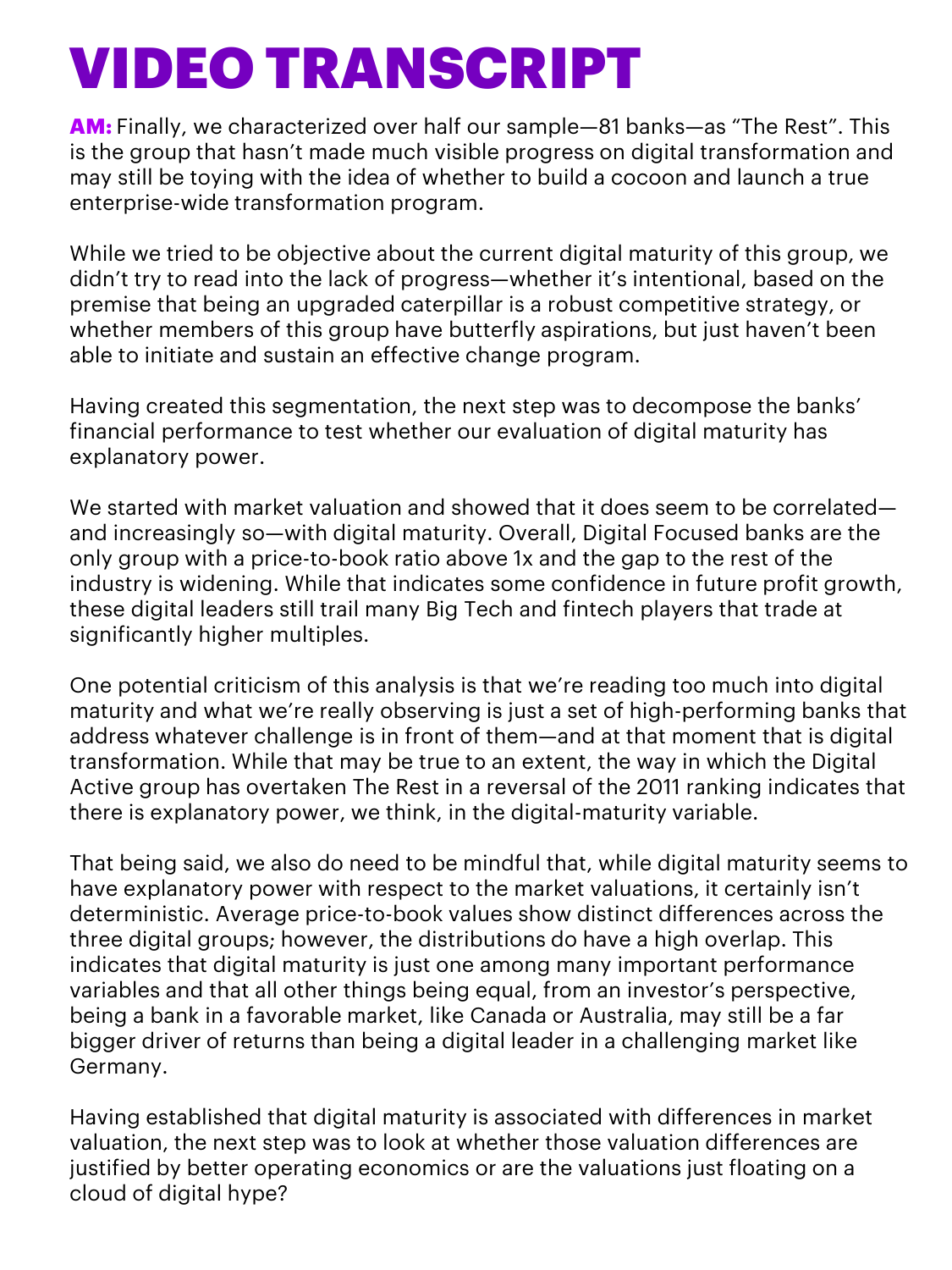**AM:** We found that digital maturity does seem to be associated with increased profitability. From a position in 2011 where there really wasn't much difference in ROE between the three groups, we now see separation occurring—and analysts' expectations are that the gap will continue to widen through 2021. While both Digital Focused and Digital Active banks are increasing returns, the concerning finding for The Rest is that returns look to remain below 2011 levels for a while to come, despite generally positive macroeconomic conditions.

The next logical question to ask was what is driving the superior operating economics of the digital leaders?

When we look at digital success stories in other industries outside of banking, like say an Uber, we tend to think about hyper revenue growth and a frenetic landgrab for market share and customer adoption, with profitability coming later. And as I commented earlier, that's the playbook that the unicorn banks are following, with customer acquisition numbers acting as a proxy for future profit opportunities.

However, the story for the incumbent banks is clearly very different. The most highly valued and most profitable banks are in the Digital Focused group, but they're achieving that profitability through higher operating leverage that squeezes more profit out of every dollar of assets rather than superior growth.

The Digital Focused banks grew their operating expenses at just half the rate of their revenue growth over the last six years. While the Digital Active group did open the jaws on operating leverage, it did so to a lesser extent, while The Rest created almost no operating leverage at all.

What is perhaps more surprising is the clear inverse relationship between operating leverage and both revenue and asset growth, with the highest growth in both coming from banks that made the least progress on digital.

One possible explanation is that, while the Digital Focused group concentrated on change and evolution, the caterpillars are just munching their way through stacks of leaves, content to bulk up in their existing business model. It's also worth noting that revenue growth is lower than asset growth for all three groups, indicating industry-wide margin compression over the last six years.

Another interesting conclusion from our research was that the better you get at digital, the more your income tilts towards balance sheet spread. Not only do the averages show a marked shift towards net interest income for the Digital Focused group, but even at the individual bank level, the vast majority of Digital Focused banks saw NII increase faster than non-interest income over the last six years.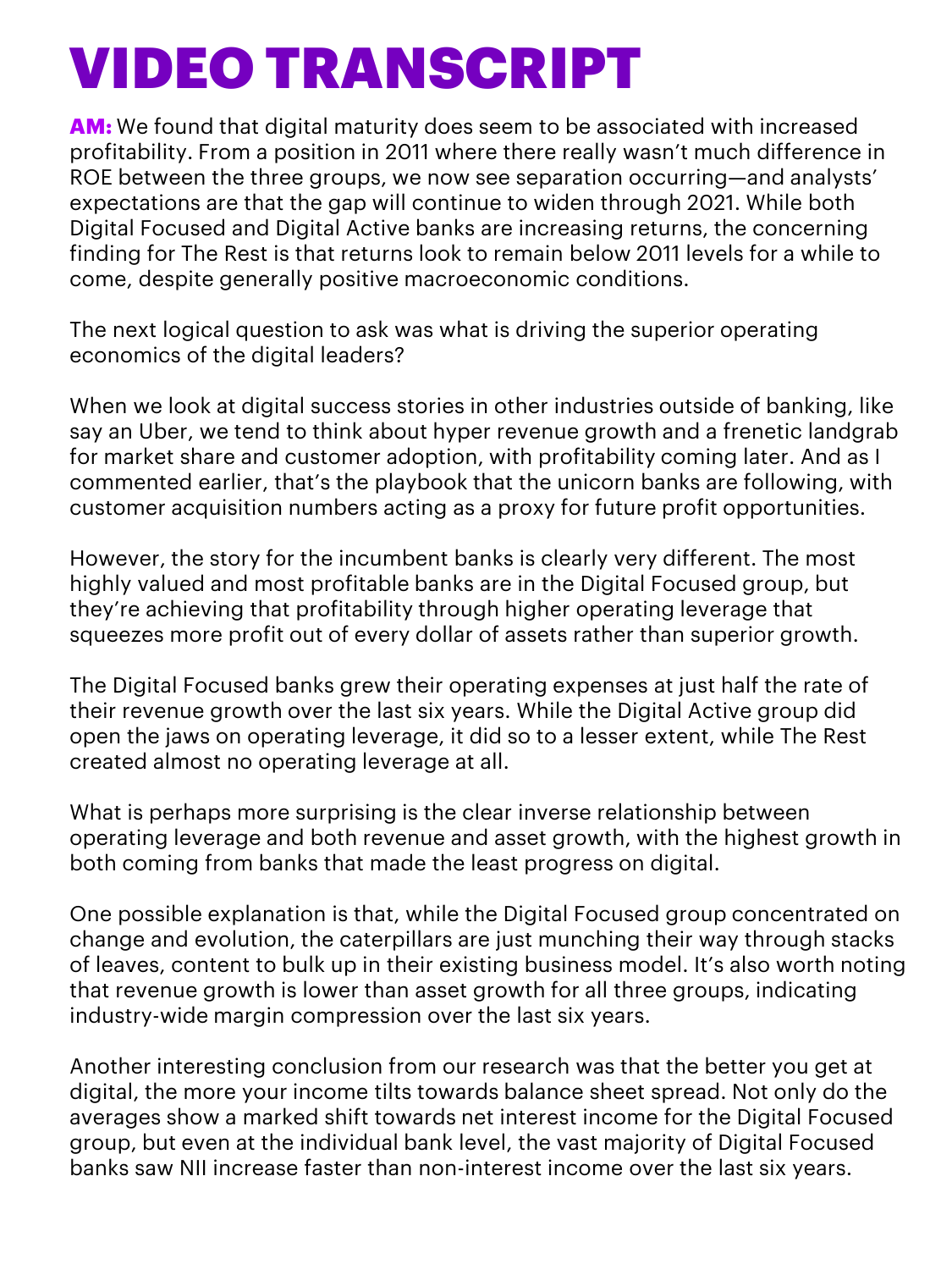**AM:** One rationale for this is that as you become more digital, the justification for fee income—either to pay for advice or administrative work—diminishes. Instead, what becomes more important is being paid for the risk taking—both interest rate and credit—associated with running a traditional balance sheet.

If traditional sources of fee income are being squeezed in a secular fashion by digital, the next question is, can they be replaced by new sources? We think they can, but to do so banks will have to challenge their current business model.

Our customer research shows that between a third and a half of customers are willing to consider broader propositions from their banks, and that around a quarter are willing to pay extra for them—indicating that there may be new sources of fee income for banks, ranging from facilitating the broader homebuying process to providing end-to-end car care—from purchase through insurance, to repair and maintenance coverage.

So, whether you're a CEO, a Chief Strategy Officer or especially a Chief Digital Officer, take a step back and ask the hard question: Is your bank about to emerge from the chrysalis you have spent the last few years trying to build or are you feeling that you're stuck on the forest floor?

Whatever your level of digital maturity, we believe that the roadmap to becoming a butterfly and competing effectively with the challenger unicorns is now becoming clearer.

We see many common characteristics of those banks who have made the transition and are now taking flight. Those include a commitment to true enterprise agility to raise the change metabolism of the organization. Also, a pivot towards a culture that balances a respect for traditional bank skills like credit analysis and customer service, with a respect for engineering and software skills as a critical in-house capability.

The butterflies also tend to default to public cloud for infrastructure, putting the burden of proof on the status quo rather than hiding behind regulatory concerns to slow the migration to a data-intensive and scalable public cloud business.

They've also invested in digital decoupling to overcome legacy technical debt and provide products and services that can be accessed and consumed by both internal bank customers, but also external third-party providers, in a world of increasingly open banking.

The butterflies also aggressively migrate their tech spend from "run the business" initiatives to "change the business" initiatives, with an ambition to move towards a zero-marginal-cost operations environment as each customer is added.